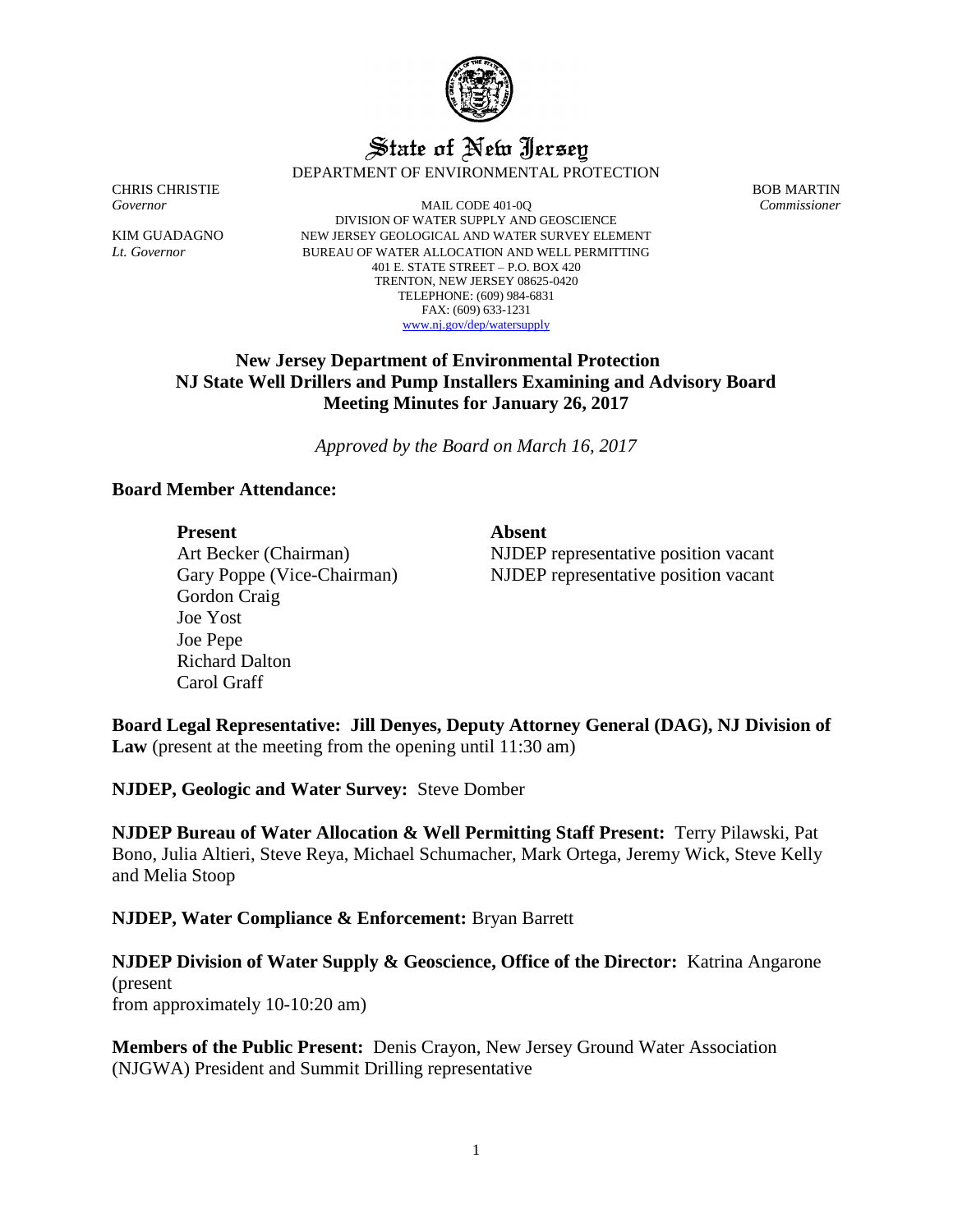## **1. Call to Order-**

The meeting was called to order by Chairman Art Becker at 9:48 am with a quorum present.

- **2. Introductions-** Steve Domber, who works in the Department's Geologic and Water Survey, introduced himself to Board members and provided some background on his experience with the Department. He has primarily focused on water supply issues throughout his career. Mr. Domber is extensively involved in drought monitoring and management practices. Department staff is recommending to the Commissioner's office that S. Domber will be appointed to the Board to serve in place of Steve Doughty who has recently retired.
- **3. Review and Certification of the Minutes for the November 22, 2016 Meeting –** A motion to approve the minutes without change was made by G. Poppe, seconded by J. Yost and approved unanimously.
- **4. Review and Certification of the Minutes for the October 27, 2016 Conference Call –**

A motion to approve the minutes without change was made by G. Poppe, seconded by G. Craig and approved unanimously.

## **5. Review and Certification of Well Driller and Exam Scores for the December 7, 2016 Master, Journeyman, Journeyman B, Monitoring Well Driller, Soil Borer and Pump Installers License Categories –**

**Master**– A motion to approve one (1) listed license exam score was made by G. Poppe, seconded by Gordon Craig and approved unanimously. The applicant did not pass the exam.

**Journeyman-** A motion to approve three (3) listed license exam scores was made by G. Craig, seconded by J. Yost and approved unanimously. No applicants passed the exam.

**Journeyman B-** A motion to approve two (2) listed license exam scores was made by R. Dalton, seconded by Gordon Craig and approved unanimously. No applicants passed the exam.

**Monitoring–** A motion to approve thirteen (13) listed license exam scores was made by G. Poppe, seconded by C. Graff and approved unanimously. Five (5) individuals passed the exam and are now eligible for licensure.

**Soil Borer–** A motion to approve three (3) listed license exam scores was made by G. Craig, seconded by C. Graff and approved unanimously. All three (3) individuals passed the exam and are now eligible for licensure.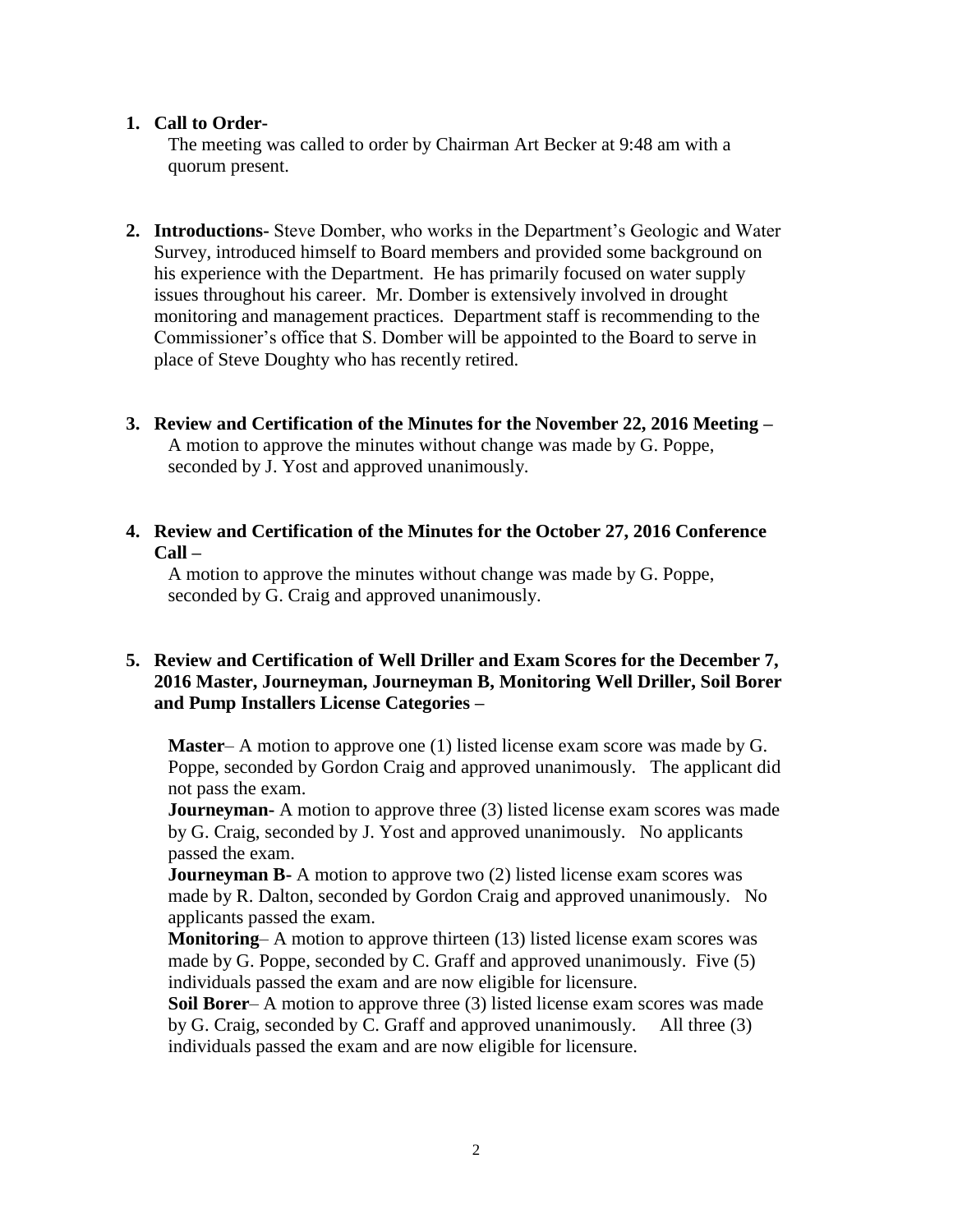**Pump Installer** – A motion to approve seven (7) of the listed license exam scores was made by R. Dalton, seconded by J. Yost, and approved by all members with the exception of J. Pepe who abstained. One (1) individual passed the exam and is now eligible for licensure.

#### **6. Well Rule Update by Katrina Angarone-**

Katrina Angarone from NJDEP Division of Water Supply & Geoscience, Office of the Director, informed the Board that the proposal to update the well rules N.J.A.C. 7:9D has been sent to the Governor's office. She and other Division staff recently met with representatives of the Governor's Office to brief them on the rule and said the concepts of the proposed revisions were well received by those present. She thanked Bureau staff for their recent assistance in editing and revising the recent draft and added that Board legal counsel, Jill Denyes, Deputy Attorney General (DAG), NJ Division of Law, and one of her colleagues were of great value in reviewing the draft and providing their input before the document was presented to the Governor's office.

## **7. 2017 Board Meetings and Conference Call Dates-**

Board members were reminded that 2017 meetings are scheduled for the following dates:

- January 26, March 16, May 25, July 20, September 21 and November 21
- Two (2) conference calls will be held to review/approve the April and October Exam scores. The conference calls will take place on April 27, 2017 and October 26, 2017.

Licensing Exam Dates for 2017 are: April 6, June 7, October 4 and December 6.

**8. GeoPro Power TECx Geothermal Grout Thermal Enhancement Compound**– Following the Board's motion that recommended approval of the product at the November meeting, an approval letter signed by Terry Pilawski, was sent on January 3, 2017, a copy of which was provided to Board members. The letter approved seven (7) variations of geothermal grout mixtures manufactured by Geo Pro, Inc. PowerTECx mixed with Thermal Grout (TG) Lite or TG Select at multiple conductivity (Btu/hr ft°F) values (0.79, 0.88, 1.00, 1.07, 1.14, 1.20 and 1.40) were approved for use in NJ.

An Additional product briefly discussed at the November meeting was CG Plus, another geothermal grout from Geo Pro, Inc. Concerns were raised by Board members that the bentonite-to-cement ratio would result in the failure of the cement to properly cure, which would potentially leach in such a way as to raise the pH of the surrounding groundwater. At the November meeting, G. Craig volunteered to mix up a sample in accordance with the manufacture's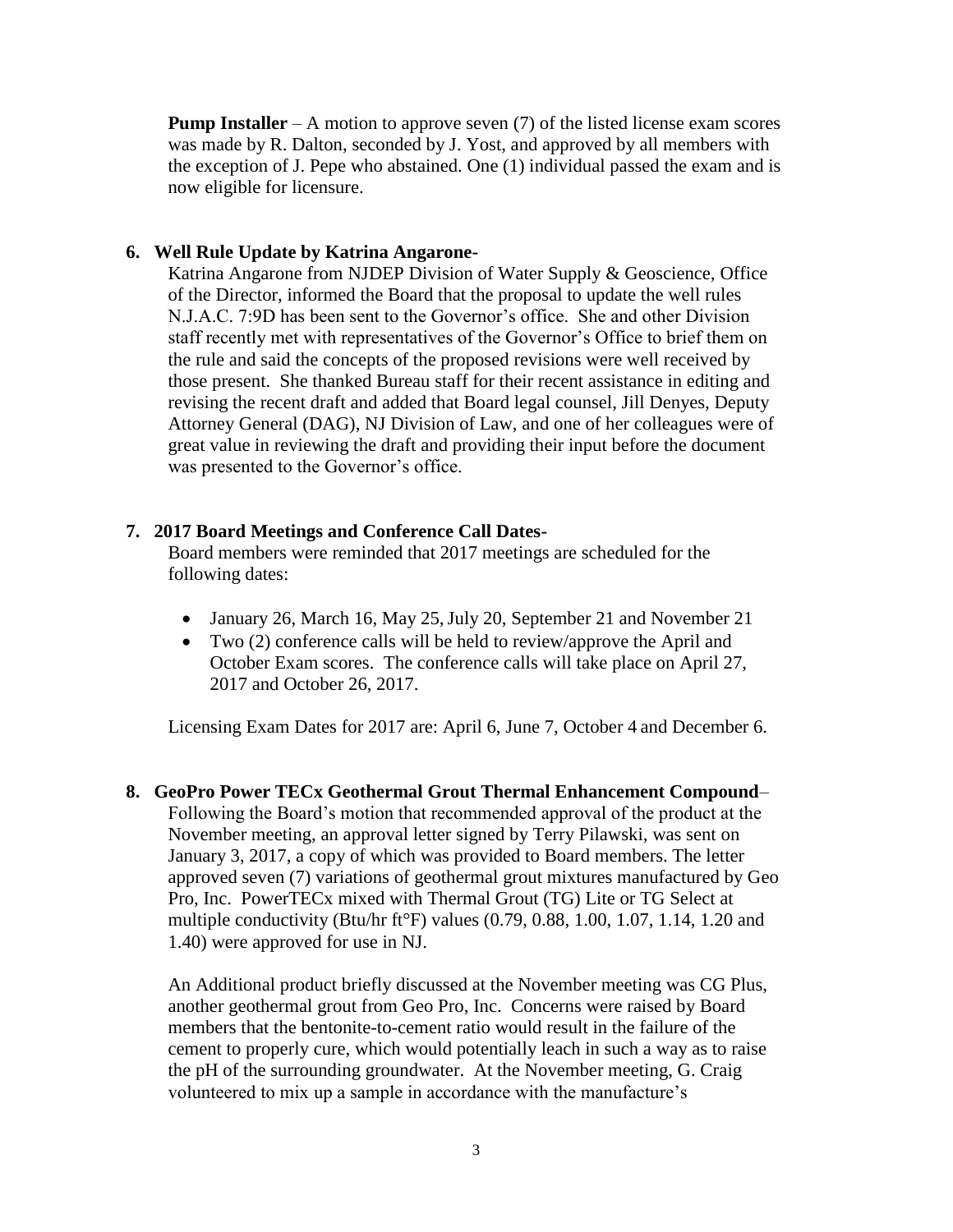specifications for Board members to inspect. A second question raised in the November meeting was whether this product would be appropriate to use in consolidated formations. The well rules only permit a cement-based grout to be used in rock formations due to concerns over bentonite grouts washing out over time. To date, the only mix approved in the regulations is considered by many drillers to to be impractical to mix and pump in the field. Hence, there is strong interest in finding another type of geothermal grout for use in rock formations. G. Craig did bring a sample to the January meeting and members commented that, although the sample was firmer than bentonite, it was still somewhat moldable.

In order to address the concerns regarding the effect of this grout on groundwater pH, G. Craig again volunteered to submerge a cured sample in distilled water for periodic monitoring of pH. The results will be made available to the May Board meeting.

#### **9. Drought Update by Steve Domber-**

Rainfall, stream flows, shallow ground water and reservoir levels have improved slightly over the last 30 to 60 days and overall water supply conditions have responded positively. However, conditions have not improved to the point where the department is considering changing the current warning/watch conditions across the state. Reservoir levels are still below long-term averages for this time of year and groundwater levels across the state in the drought network are in the "severely dry" category. The conditions present in late spring, at the start of the summer demand period, will be critical information the department will use to guide its actions in the following months. Ideally conditions will return to normal before then.

A Drought Watch was issued on July 25, 2016, for 12 northern NJ counties. The persistent dry weather resulted in the next level of response, a Drought Warning designation for the 12 counties already under Watch as well as Monmouth and Ocean counties, being made on October 22, 2016. A Drought Warning is a nonemergency, supply-side response by the NJDEP to preserve and balance existing water supplies within affected regions. Drought Warning Administrative Order 2016-10 (AO 2016-10) issued by Commissioner Martin directed modified stream passing flows, water transfers, and other related measures. The objective under a Warning is to avert or lessen the impact of an impending water emergency by balancing supplies between systems/regions.

#### **10. Horizontal Directional Drilling (HDD) by Richard Dalton-**

In response to the discussion initiated at the November meeting, R. Dalton presented more information on horizontal directional drilling (HDD) projects that have been performed in NJ along with several proposed HDD projects he has recently reviewed. He reiterated how the intent of the Subsurface and Percolating Waters Act (N.J.S.A. 58:4A) is to protect groundwater and the fact that HDD is essentially unregulated by the Department inconsistent with this mission,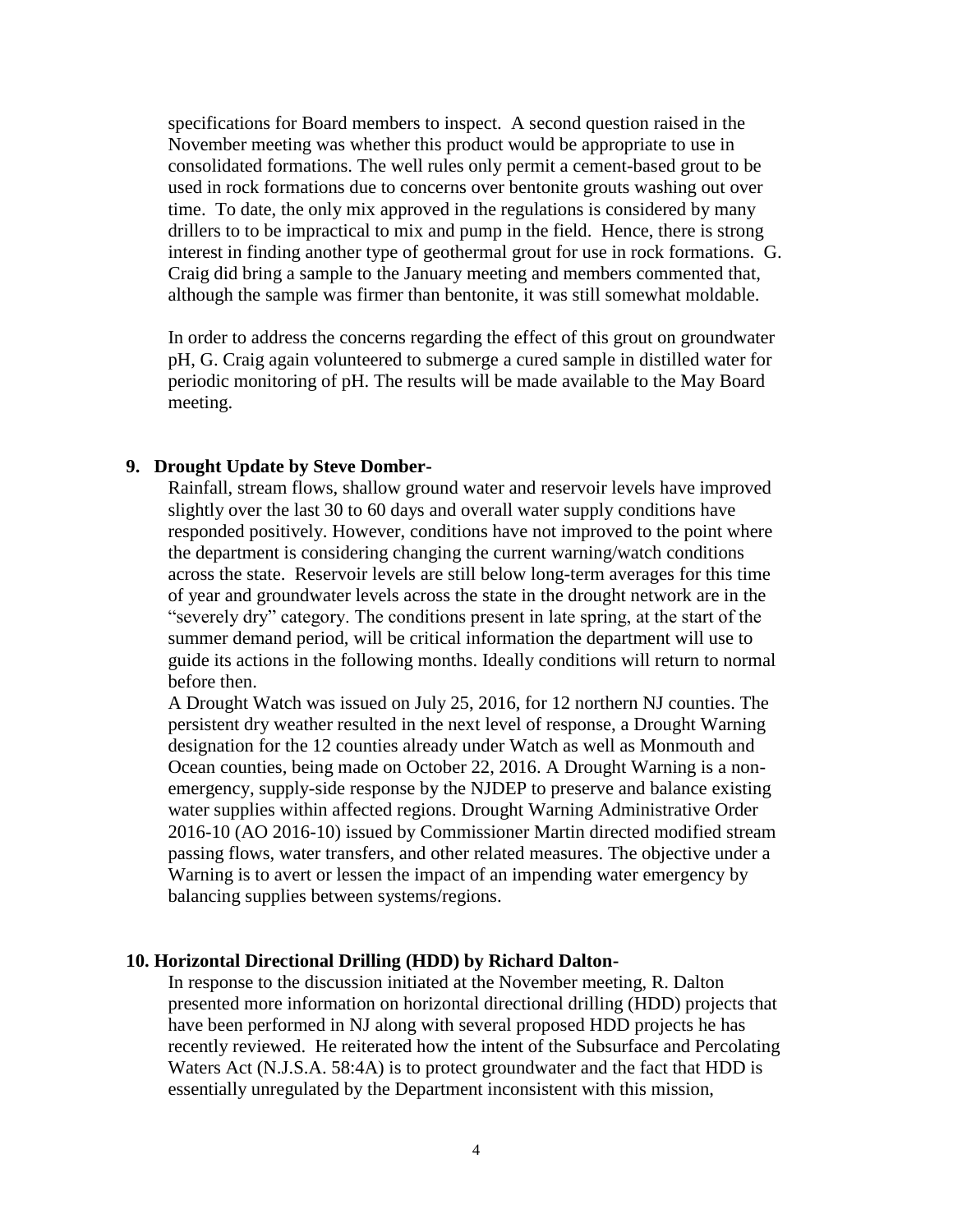especially considering that HDD drilling technology has advanced to the point where boreholes are drilled up to five (5) ft. in diameter and can be thousands of feet in length and hundreds of feet in depth. As suggested at the November meeting, a strategy to address failed installations that result in abandoned boreholes, was explored as those pose the most serious and imminent threat to both groundwater and public safety. The Board's legal advisor, DAG J. Denyes, found no specific mention of drilling for oil/gas/utility lines in the above referenced statute and could not locate any written interpretation of whether or not such activity would fall within the jurisdictional authority prescribed by the statute. She also noted that federal law and federal entities, such as FERC, regulate such activities, so the Board would need to be mindful that the state well drilling laws would not supersede any federal laws.

T. Pilawski suggested developing guidance on how to address abandoned boreholes created during HDD drilling. Such guidance could be provided to the Department's Office of Permit Coordination and could include a checklist stating that all HDD projects under review are required to contain an abandoned borehole plan as a contingency plan for situations when a HDD contractor is unable to install the pipe or the utility fails to complete the project as proposed.

**G. Poppe made a motion that the Division of Water Supply and Geoscience develop guidance for the Office of Permit Coordination to address the issue of abandoned boreholes drilled for pipelines and utility line projects. The guidance should address the gravity of the situation as a threat to groundwater resources and specify under what conditions the borehole presents a concern. The motion was seconded by G. Craig and approved unanimously.**

### **11. Program Updates from the Well Permitting Section-Training Outreach:**

• **Online training outreach is available from Gould's Pumps free of charge.**  P. Bono mentioned that a representative from Xylem had contacted her regarding their online training initiatives. J. Pepe, who is familiar with Gould's and other online training available from a

variety of other pump manufacturers, suggested that the well permitting staff inform applicants for NJ license exams that this training is available and would be beneficial as part of their test preparations. Denis Crayon agreed that this would be very beneficial but pointed out that there are some aspects that would not be in agreement with the NJ well rules.

• **Data Management of Antique wells now complete –** P. Bono announced that all the paper Antique Well Files are now in the well data base system. The wells, about 6900 in total, pre-date the 1947 statute requiring permits and go back as far as the late 1800s.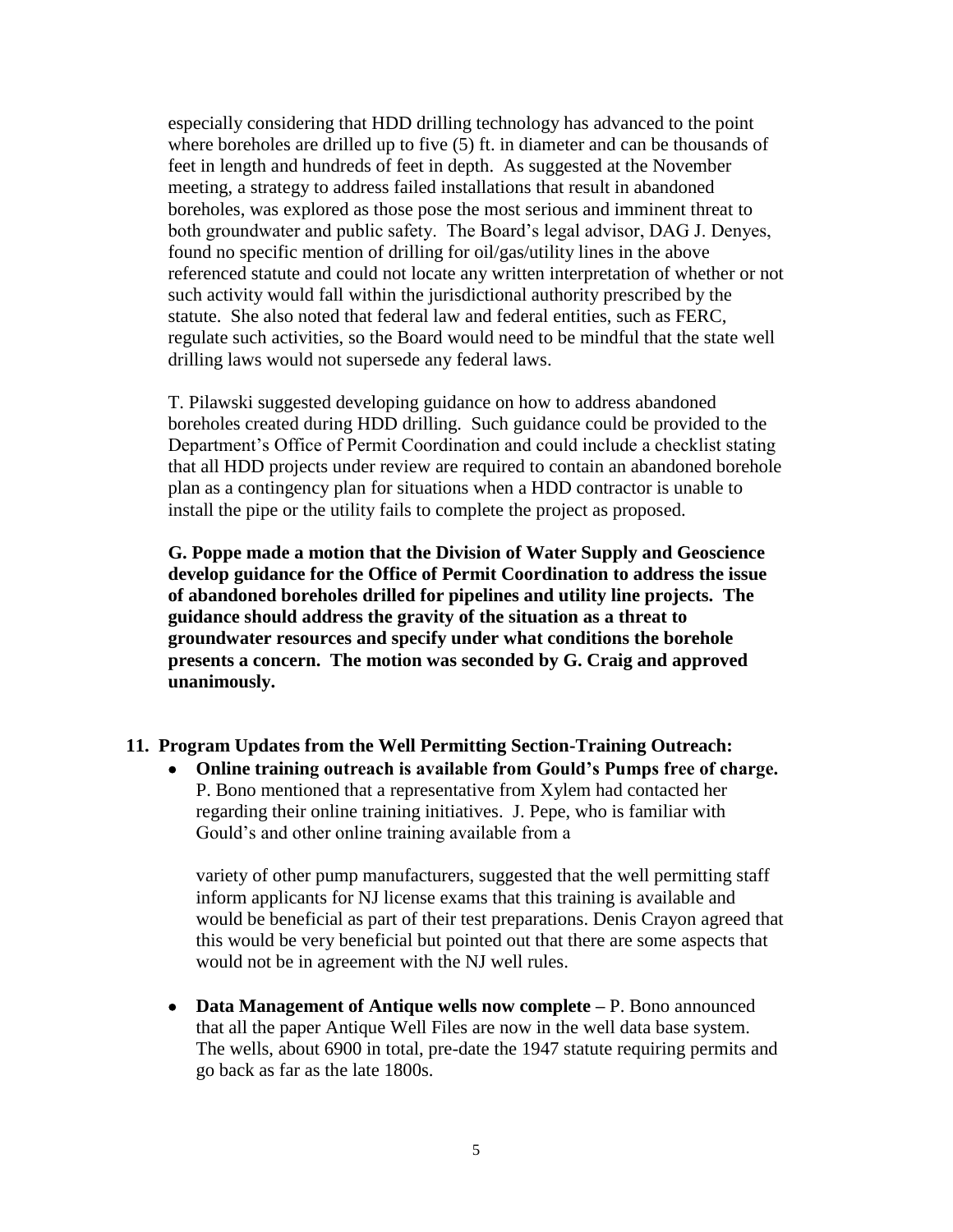- At this point, it was noted that J. Denyes left the meeting at 11:30 am to attend another meeting.
- **New Procedures for Resolving Lost and Destroyed Wells** -M. Ortega presented a summary of the coordination efforts by the Division of Water Supply, Site Remediation program and the Enforcement Bureaus on how to resolve discrepancies and problems that arise from the reporting of lost and destroyed wells via a variety of Department programs. New internal procedures have been developed and a guidance document has been drafted for use by LSRPs, well drillers and others as to what level of effort must be expended before requesting that a well be declared "lost" or "destroyed" and its status noted as such in the database. T. Pilawski agreed with the Board suggestion to provide a copy of the guidance to the Department's LSRP Board in hopes that they will decimate this document to their members.
- **Summary of Enforcement & Field Activities-** T. Pilawski presented an update on a current situation in Gloucester County where a field of closedloop geothermal wells was installed without permits by an unlicensed driller. Staff from both the well permitting program and the Southern Enforcement Bureau met with representatives from the company and ordered all well installation activities to cease immediately. The situation was made more egregious when the property owner continued with the well installations despite assuring the Department that no further activity would occur at the site. Rather than decommission the wells in place, the property owner is proposing to remove the current loops and re-use the hole to re-install the loop with proper grouting. This is the first time a party has requested to re-use HDPE loops and the logistics of being able to accomplish this successfully is unknown. As a result, it has been established that a pilot demonstration take place first to establish the effectiveness of the proposed re-use techniques. A variety of concerns were discussed and S. Reya emphasized that, while there has been verbal discussion, a formal written pilot plan has not yet been submitted for Department review. Several Board members indicated that they would like to present when this activity takes place to help determine the effectiveness of the proposed methods. G. Poppe made the motion listed below. G. Craig seconded the motion and it was agreed upon unanimously.

*Based on the seriousness of the situation and complexity of the proposed methods for remediating and re-installing the eighty closed-loop geothermal wells on this site, the Board requests advance notice of a pilot field demonstration so that a member or members, without having a quorum, may be present onsite to observe the proposed method(s) used in the pilot tests.*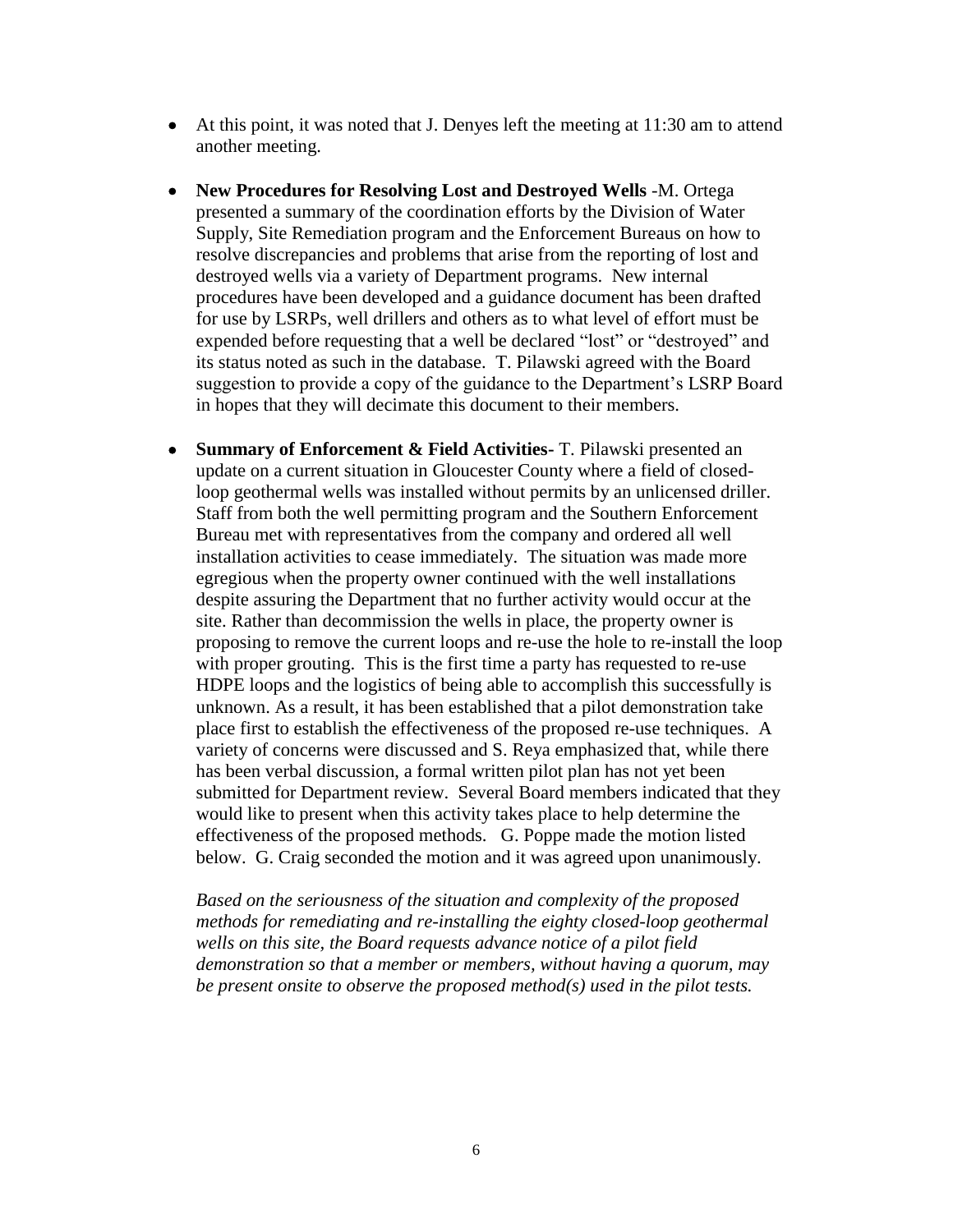In the absence of the Board's legal advisor, T. Pilawski offered to consult with the Department's management as well as the Board's legal advisor to determine if there are any concerns about Board members witnessing part of the pilot demonstration for the purposes of providing technical advice on the effectiveness of the methods to Department staff.

- **Additional Updates on Enforcement Activities were presented by J. Altieri and B. Barrett.** 
	- A) Enforcement Actions The Bureau continues to work towards settling confirmed issues of violations of the well drilling regulations in cooperation with Central, Northern and Southern enforcement regions with several different well drilling companies. The Central Bureau of Enforcement has assisted the well permitting program by issuing ten (10) letters ordering the sealing of wells and settlement offer letters. Violations include: improper grouting of closed loop geothermal, domestic and irrigation wells; instances of drilling without a proper license; drilling without permits; improper well construction other than grouting; improper decommissioning methods, and failure to get prior approval for decommissioning wells.
	- B) Field Work- Well Permitting Section staff performed two (2) field inspections over the last two months with one resulting in a confirmed violation of the construction standards for a new domestic well and the other as follow-up for an on-going investigation of illegally constructed wells. Bureau staff are scheduled to witness an upcoming decommissioning of a well ordered sealed for being drilled without a valid permit.
- At 11:54 am Board member J. Pepe left the meeting at this point to attend another scheduled meeting.

• **Summary of Well Permitting Program Output for 2016:** Mike Schumacher made up a Well Permitting 2016 Year End Progress Report on the number of Permit Reviews, Enforcement Activities, Field Work, Well Searches, & Licensing activities over the past year. (For the sake of brevity, a copy of his summary is attached.)

Note: Bryan Barrett exited the room to attend another meeting.

**12. Final Note-**Denis Crayon brought to the Board's attention a public statement issued by the New York Department of Environmental Conservation (NYDEC) regarding the discovery of falsified records and documents submitted by a remediation company responsible for the cleanup of a major site in Staten Island. The company had been altering the sample results taken from monitor wells to the point where it appeared the site was clean. The impending court charges carry substantial financial penalties and jail time.